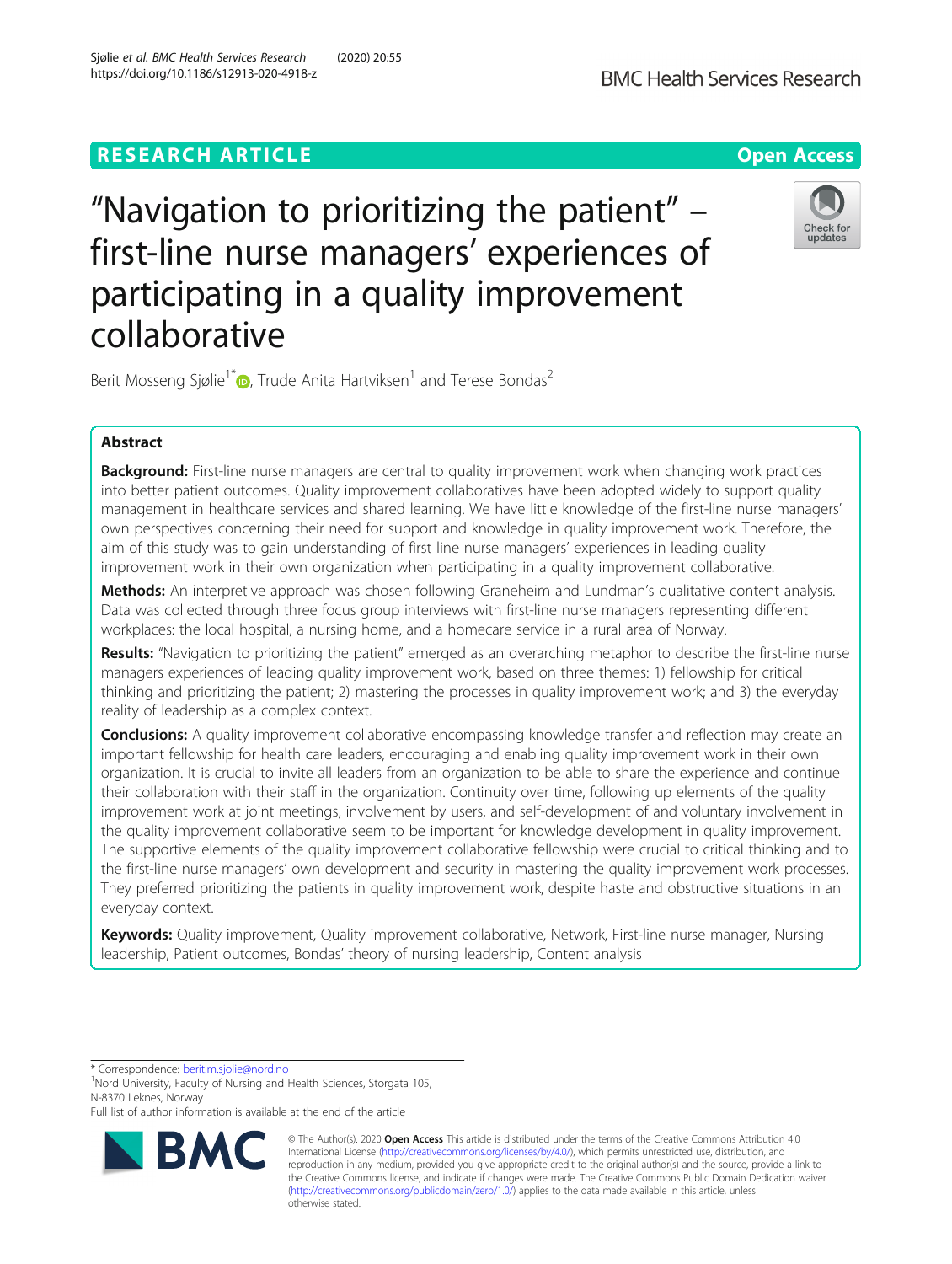## Background

Scientific evidence of medical treatment and nursing care have increased during the last few decades [[1\]](#page-11-0), including changed circumstances for patient involvement [[2\]](#page-11-0) and interdisciplinary collaboration [\[3\]](#page-11-0). This makes it reasonable to expect both new challenges and opportunities when planning, developing, and ensuring nursing care [\[4](#page-11-0)]. First-line nurse managers (FLNM) work closely with everyday clinical practice, and play a crucial role in leading and coordinating quality improvement (QI) work [[4\]](#page-11-0). We use the term "quality improvement work" (QI work) and understand this as a change to work practices or work organization that results in better patient outcomes [\[5](#page-11-0)]. To accomplish this, a greater understanding of nursing leadership and management in improvement work is needed [\[6](#page-11-0)]. The involvement of FLNMs is central to the development of structures and cultures to improve patient safety and achieve sustained quality in nursing care [\[1](#page-11-0)]. There is growing awareness of the complexity perspective in healthcare among scholars, academics, practitioners, and policy-makers [\[7](#page-11-0)] and of how different types of leadership influence outcomes [\[8](#page-11-0)]. Within healthcare generally and QI work specifically, adaptive leadership that regards human interaction [\[9](#page-12-0)] and is responsive, flexible, and open to change [[4\]](#page-11-0), seems to be more useful than leadership based on control [\[4](#page-11-0)].

Quality improvement collaborative (QIC), described as organized, multifaceted quality approaches to a given healthcare topic of limited duration [[10\]](#page-12-0), have been adopted widely to support quality management in healthcare services and shared learning about QI work [[11\]](#page-12-0). We have little knowledge of the FLNMs' own perspectives on their need for support and knowledge in QI work [[1\]](#page-11-0). The focus of this paper is therefore FLNMs' experiences of leading QI work in their own organization when participating in a QIC.

#### Nursing leadership development

It is suggested that a comprehensive network of processes is needed to support the continuing development in nursing leadership, and is best suited to take place within the organization [[12](#page-12-0)]. Studies show that FLNMs who play an essential role in quality management need contextual support to develop the capacity and capability for leadership [[13\]](#page-12-0). Promoting a supportive working atmosphere can contribute to professional networking and collaboration, where FLNMs feel free to share their vision and purpose, thereby developing decision-making, managerial, and leadership abilities [[14\]](#page-12-0). It is likely that collegial collaboration as a supportive element helps FLNMs improve their ability to cope at work and enhance decision-making skills [[8\]](#page-11-0). Task support, referred to as the sharing of assignments and exchange of ideas among colleagues, was important to complete work, make decisions, and solve problems in a group of nursing home leaders [\[15](#page-12-0)]. The QI work supporting development teams required integration of both a caring leadership culture and caring actions through humane and humble leadership [\[16](#page-12-0)]. Supervision seems to help FLNMs prioritize and set boundaries, and increases their clarity, certainty, and consistency in leadership activities [[3\]](#page-11-0). If FLNMs are well-supervised in their decisionmaking, they may be empowered to take control of their work and initiate QI work, while also utilizing the strengths of other employees [\[14](#page-12-0)]. However, FLNMs do not want employees to regard them as controllers [\[17](#page-12-0)]. A caring culture of nursing leadership facilitates the best patient care by trusting the professional staff and their knowledge [[18\]](#page-12-0). The reflective and supportive characteristics of supervision can promote FLNMs' individual development, but also the development of leadership, resulting in improved patient care [\[19](#page-12-0)]. Learning activities based on transformative learning may promote FLNMs' individual leadership development [[20\]](#page-12-0).

## Quality improvement collaborative

QIC brings together groups of practitioners from different healthcare organizations to work in a structured way to improve one aspect of the quality of their service [\[10](#page-12-0)]. Several studies on QIC report that evidence of improvement in patient outcomes is encouraging, but must be interpreted cautiously since the reports do not meet established quality and reporting criteria [\[11](#page-12-0)]. Successful improvement interventions seem to be related to the strength of the supporting evidence base of the topic, the simplicity and practicality of the intervention components, and contextual factors [[11\]](#page-12-0). Generally, relationships that foster institutional work, and aligning QI work with professional logic, together with work structures that empower employees, may influence how employees engage in QI work [[21\]](#page-12-0). It is suggested that more often the reason nurses and doctors get involved in QI work, it is because the work is aligned with what they perceive to be important [\[22](#page-12-0)]. Valid descriptions of the conditions influencing QI work may be important to understanding the factors affecting the success of QI work [\[5](#page-11-0)], including QIC as a factor.

The FLNMs are central to QI work when changing work practices into better patient outcomes [\[4](#page-11-0)]. The numbers of interacting components in QI work in the nursing field require flexibility in design and implementation [\[4](#page-11-0)]. It is suggested that a comprehensive network of processes is needed to support the development of this type of work, and that sustained development needs to be workplace-related [[12\]](#page-12-0). QIC is frequently used to support QI work despite limited research [[11\]](#page-12-0). More understanding is needed about the meaning of QIC participation in the leading of QI work.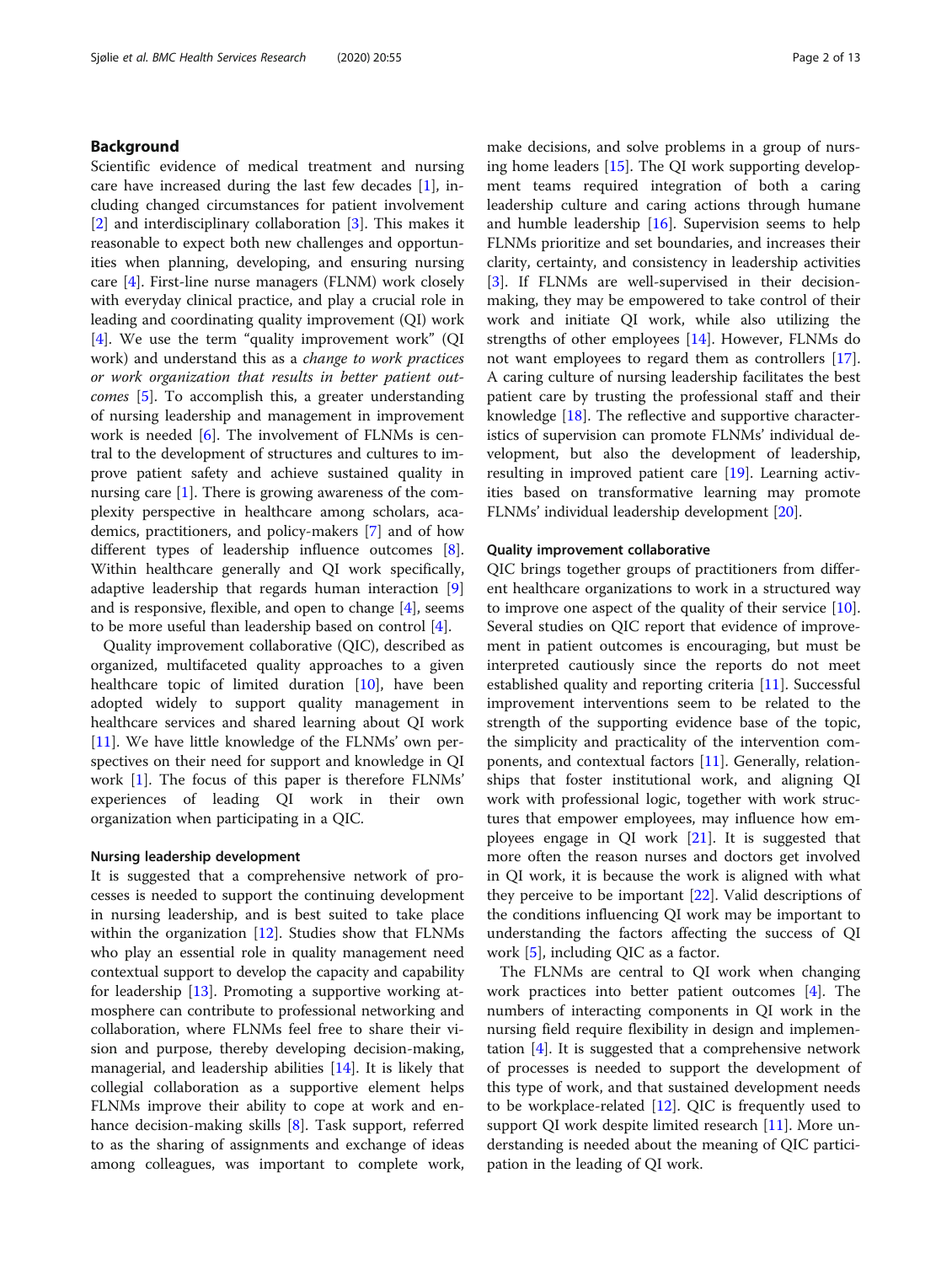### Purpose

The purpose of this study was to gain deeper understanding of FLNMs' experiences of leading QI work in their own organization when participating in a QIC. Two research questions were posed: 1) How did FLNMs' experience of participating in a QIC contribute to leading QI work in their own unit? 2) Did FLNMs' experience of contextual factors contribute to or become an impediment when leading QI work?

## Method

## Design

We found a qualitative and explorative approach most suitable, allowing a determination of FLNMs' own experiences and views without predefined categories. Data was gathered through three focus group interviews, and analysis was performed using the qualitative content analysis with an interpretative approach [\[23](#page-12-0)]. In this study, the phenomenon was described in a conceptual form and the data was viewed as representations not of physical events, but as texts and expressions created to be heard, read, interpreted, and acted on for their meanings [\[23](#page-12-0)].

## Study setting

The setting for this study was a QIC in a rural part of northern Norway. Contrary to the classical approach of a QIC within a given healthcare topic of limited duration [[10\]](#page-12-0), this QIC focused on knowledge development within the general topic of improvement strategies for an undecided duration.

The QIC consisted of 54 participants who met three to four times each year to: 1) share the development of leadership and improvement knowledge; 2) receive guidance for the practical performance of improvement practices; and 3) social networking. The meetings consisted of short lectures and group workshops within and across organizational borders in different conference locations in the participating municipalities. The researchers' access to the QIC was facilitated, since both the first and second researcher participated in the QIC from the start. This QIC was initially financed by the County Centre for Development of Home Care Services, the participants' organizations, and the County Council. The QIC included 40 first- and second-line leaders from rural municipalities, ten first- and second-line leaders from a local hospital, three lecturers from a local university department, the manager of the County Centre for Development of Home Care Services, and one participant representing the recipients of public healthcare. The Norwegian Knowledge Centre for Health Services served as the coordinator of the meetings' schedules and the thematic structure of the daily programs. All participants had a clinical background, mainly as nurses, but there was also one social worker, three physicians, and one occupational therapist.

The theoretical perspective of the QIC was inspired by Illeris' [\[24](#page-12-0)] perspective of transformative learning. Illeris [[24\]](#page-12-0) combines a variety of learning theories into a comprehensive framework, specifically aligned to adult learning. This framework explains all learning as both individual and social. The individual receives impulses through social interaction, incorporated as internal interpretation and acquisition. It is suggested that transformative learning involves changes in the learners' perspectives as a result of critical reflection, open discourse, and the implementation of new understanding in practice [\[25\]](#page-12-0).

#### **Participants**

To capture various perspectives on the FLNMs' experiences of participating in the QIC [\[26](#page-12-0)], invitations to join the focus group interviews were sent by email to FLNMs representing three different workplaces; the local hospital, one of the nursing homes, and one of the homecare services. The selection criterion was that the workplaces had participated in the QIC for more than 1 year, and that the workplace currently had at least 5 FLNMs participating in the QIC. These criterion considered, 26 of the total 54 participants in the QIC were eligible to be invited to the focus group interviews.

Of the 26 invited, sixteen FLNMs participated, which is a 62% participation rate. The FLNMs were divided into three focus groups representing their workplace, thus, each workplace was represented by five to six FLNMs. Still, the total number of participants in the focus group interviews was seventeen, due to one user representative who took part in all focus groups. Thus, each focus group consisted of six to seven participants, all groups including the same user representative (Table [1\)](#page-3-0). The participants were between 29 and 68 years of age and 76% were women. All groups had one male FLNM participant, as well as the same male user representative, totaling two male participants in each focus group. Thus, of the seventeen participants, four were male. Work experience as a FLNM ranged from 1 to 28 years. Table [2](#page-3-0) shows participants' characteristics.

## Data gathering

The interview guide (Additional file [1](#page-11-0)) for the focus group interviews was developed by the first and second researchers, based on existing literature and input from FLNMs and user representatives involved in the QIC. The questions in the interview guide were framed to stimulate dialogue and reasoning from a critical and reflective perspective  $[27]$  $[27]$ . The data were gathered in December 2014, through three semi-structured focus group interviews in quiet locations, for approximately one and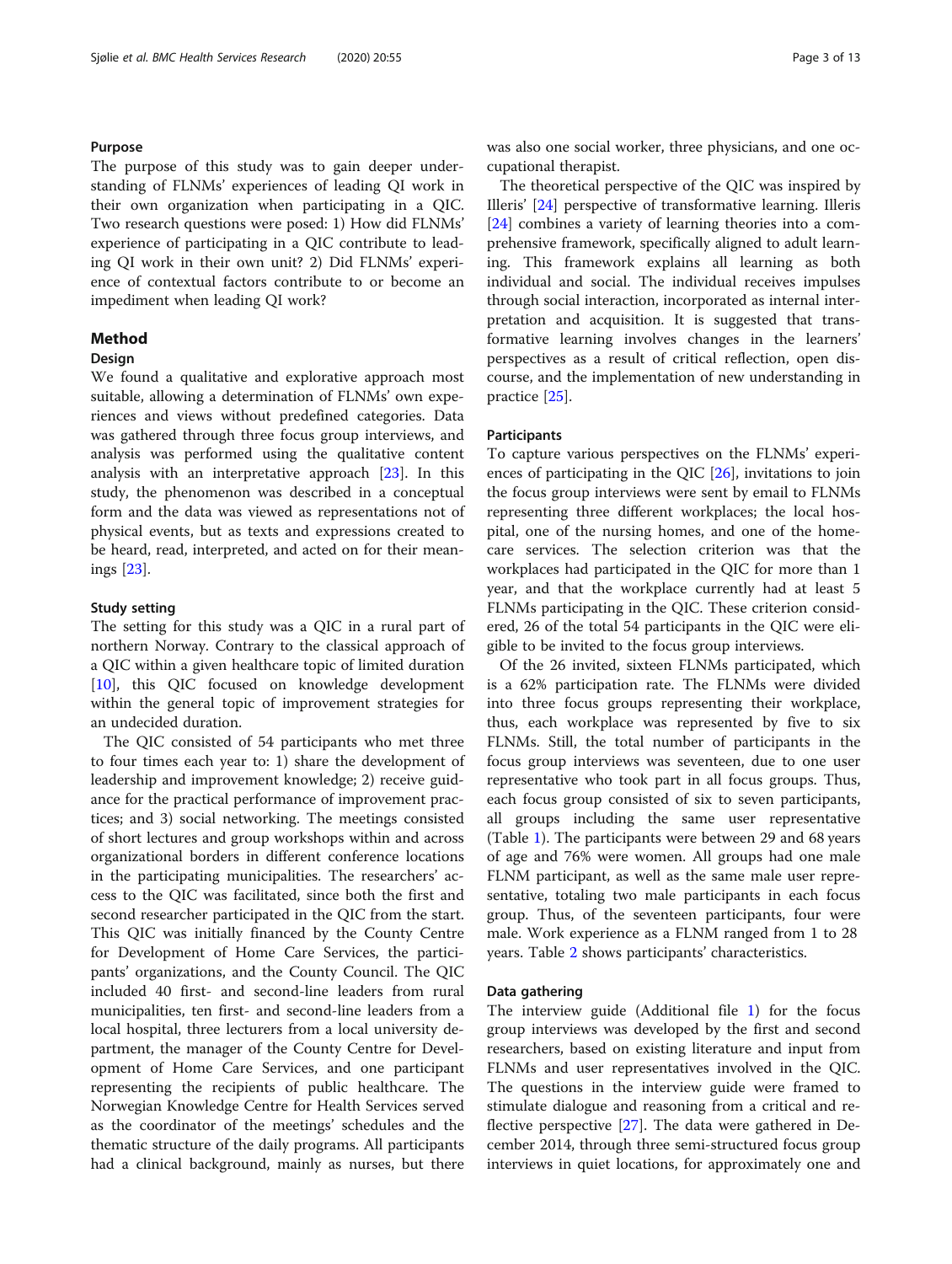| Participants              | Focus group 1<br>FLNMs from the local<br>hospital (H) | Focus group 2<br>FLNMs from the municipal long-term<br>care services (LTS) | Focus group 3<br>FLNMs from the municipal<br>homecare services (HS) | Total |
|---------------------------|-------------------------------------------------------|----------------------------------------------------------------------------|---------------------------------------------------------------------|-------|
| First-line nurse managers |                                                       |                                                                            |                                                                     |       |
| User representative       |                                                       |                                                                            |                                                                     |       |
| Total                     |                                                       |                                                                            |                                                                     |       |

<span id="page-3-0"></span>Table 1 Participants divided into the focus groups

a half hours [\[26\]](#page-12-0). Together with two of the researchers, the respondents were offered lunch free of charge before the interview started, as a token of goodwill and for small talk before the interviews. Two researchers, both female, who alternated positions as moderator and assistant moderator, conducted the interviews. The moderator asked questions and the assistant moderator had the responsibility of audio recording the focus groups and taking notes that included body language and other visual cues, including group dynamics [[26](#page-12-0)]. The first author conducted one of the interviews, while the second author conducted two interviews. The interviews were audio recorded and transcribed into verbatim text. The transcribed materials included 87 pages of text, containing 31,987 words.

An interview constitutes a specific setting for the dialogical production of personal narrative and social life [[26\]](#page-12-0). Focus group interviews are appropriate for exploring a new research field and the strength of relying on the researcher's focus is the ability to produce concentrated amounts of data precisely concerning the topic of interest [\[28](#page-12-0)]. A strength for focus group interviews is their reliance on interaction in a group that reveals spontaneous expressive and emotional viewpoints. However, the group may influence the nature of data by withholding private meanings or expressing more extreme views than they would in private [[28\]](#page-12-0). Similarly, the presence of the researcher as a moderator in a focused discussion of a preselected topic may lean the data toward the stated poles of the continuum [[28](#page-12-0)]. The researchers tried to create an open and inviting dialogue.

Table 2 Participants' characteristics

| Gender                        |              |
|-------------------------------|--------------|
| Male                          | 4(24%)       |
| Female                        | 13 (76%)     |
| Age                           |              |
| Median                        | 52 years     |
| Mean                          | 48,4 years   |
| Spread                        | 29-68 years  |
| Total work experience as FLNM |              |
| Median                        | 7 years      |
| Mean                          | 9,8 years    |
| Spread                        | $1-28$ years |

The focus questions of the interviews included: How would you describe the benefits of participating in this QIC? Is there a difference between how you practiced leadership before and after joining the QIC? What influence does participation in the QIC have on patients and employees? Probing questions were asked to increase the depth of the interviews. All participants, including the user representative, contributed as much detailed information as they wanted, and at the same premises. The participants followed up on each other's statements in a fluent conversation. The interviewer added complementary questions, such as: Can you add some examples? How did this happen? How did you know this? What was less or not useful? How could this be changed?

### Ethical considerations

This study is part of the Centre for Development of Institutional and Home Care Services Nordland project (13211141), and was supported by the Nordland County Council (project 18-15-0041). The study was submitted to the informal notification test provided by the Norwegian Centre for Research Data [[29\]](#page-12-0) and was not found to be subject to notification. The study did not contain patient information or any directly or indirectly identifying information about the participants.

The following ethical guidelines were used: 1) Participants were informed verbally and in writing about the purpose of the research and their right to make independent decisions without negative consequences, including withdrawing at any stage of the research. 2) Participants were not pushed to give information. 3) Participants gave written informed consent to participating. 4) Ethical challenges related to conducting focus group interviews when the researchers and participants knew each other were considered and found not to be problematic by the participants, as the group expressed a high degree of trust during the interviews [\[30](#page-12-0)].

#### Data analysis

The analysis followed Graneheim and Lundman's [[23](#page-12-0)] qualitative content analysis. The process involved a back and forth movement between the whole and parts of the text, and between preunderstanding and understanding [[26\]](#page-12-0). After transcription, the text was read through several times to obtain a sense of the whole. The text was then sorted into three content areas, understood as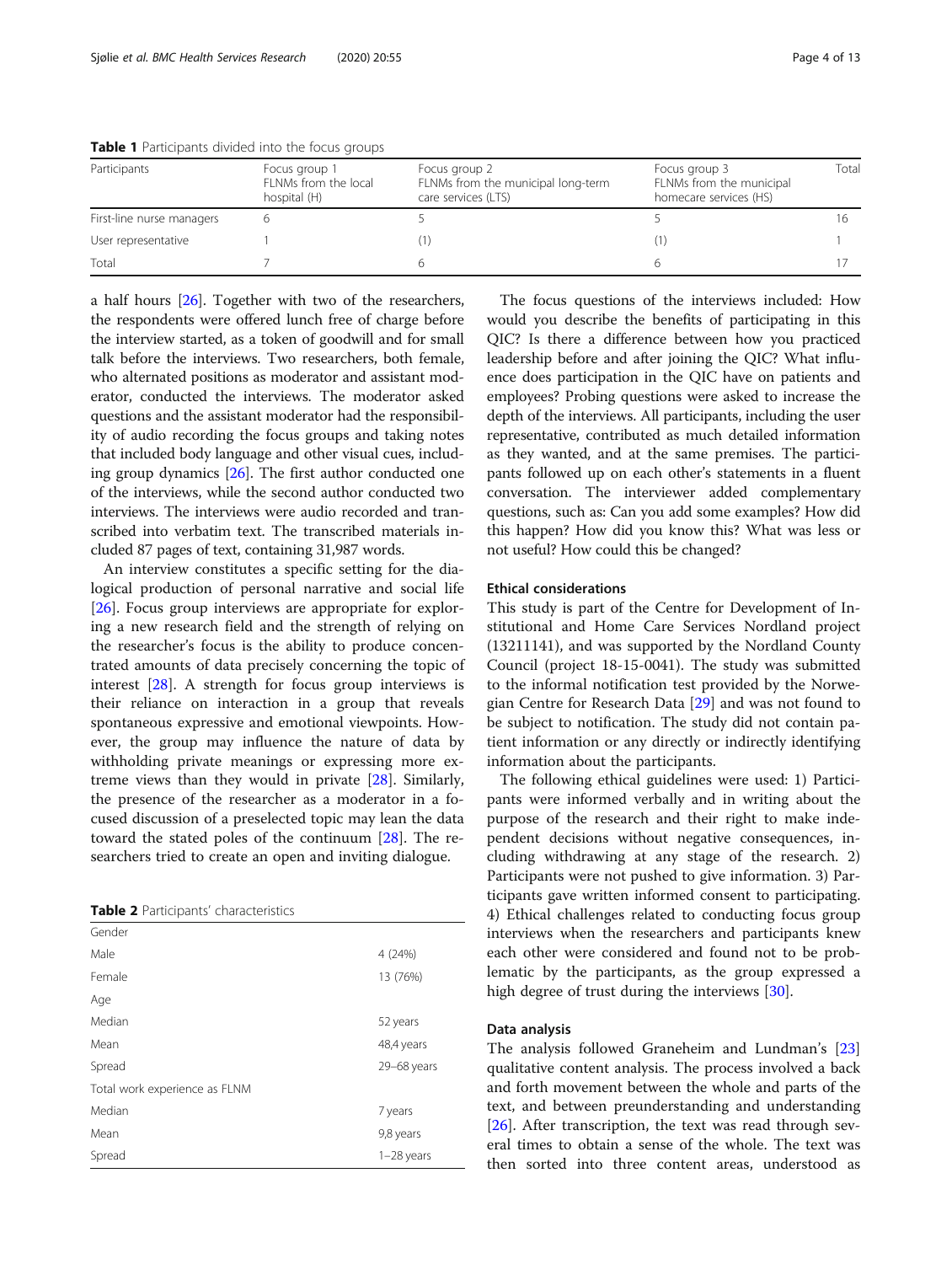specific, explicit areas of content identified with little interpretation [\[23\]](#page-12-0). The first and second author did the reading and sorting individually, but worked together to decide the content areas. The third author read the interviews and discussed and validated the findings. This reflection and discussion resulted in agreement on three content areas that gave a basis for sorting the units of meaning. Subsequently, the text was divided into units of meaning, which were condensed. The condensed units of meaning were abstracted and labelled with codes. The codes were then sorted into categories and sub-categories, based on comparisons regarding their similarities and differences. Lastly, themes to express the latent content of the text were formulated [\[23\]](#page-12-0). Opportunities for participant checking of findings were provided throughout the analysis process. See Table 3 for illustration of the analysis process, from the units of meaning to the categories and themes.

## Results

The FLNMs' experiences of leading QI work in their own organization when participating in a QIC is described by an overarching metaphor and three themes. The overarching metaphor "Navigation to prioritizing the patient" is based on the following three themes: 1)

Fellowship for critical thinking and prioritizing the patient; 2) Mastering the processes in improvement work; and 3) The everyday reality of leadership as a complex context for QI work. (See Fig. [1](#page-5-0).) In the citations, "H" is used for FLNMs from the local hospital, "LTS" for FLNMs from municipal long-term care services, and "HS" is used for FLNMs from the municipal homecare.

#### Fellowship for critical thinking and prioritizing the patient

The participants described their experiences of how participating in a QIC changed their way of thinking. A new, critical way of thinking evolved that put the patient in the foreground of the QI work. The participants explained that the QIC made them more aware of the importance of patient involvement and underlined that this involvement contributed to the success of nursing. Patients' feelings of safety, satisfaction, and involvement, and adapting nursing care for the patients and their relatives, were issues when the participants talked about quality of care. Fellow participants in the QIC seemed to have had a supportive impact on the participants regarding improved patient involvement and QI work in general. This support gave the participants a feeling of confidence, contributing to a shared understanding of nursing leadership and quality management. This theme

Table 3 Illustration of the analysis process, from the units of meaning to the categories and themes

| Theme 2: Mastering the processes in improvement work |                                |                                         |                                                                                                                                                                                                                                                                                                                                                                                                |  |  |
|------------------------------------------------------|--------------------------------|-----------------------------------------|------------------------------------------------------------------------------------------------------------------------------------------------------------------------------------------------------------------------------------------------------------------------------------------------------------------------------------------------------------------------------------------------|--|--|
| Category                                             | Sub-category                   | Code                                    | Quotations                                                                                                                                                                                                                                                                                                                                                                                     |  |  |
| Becoming<br>proficient                               | Transformation of<br>knowlegde | Knowledge<br>development                | Compared to a regular study you go into for a certain time, and when you're done. It's<br>assumed that you use this knowledge (LTS4)<br>From the first convention to the last, the last one, I might have, I mean here it is, I've grown,<br>something has happened here (HS4)<br>Become more observant of how important it is to have knowledge-based, for example, proce-<br>dures (H4)      |  |  |
|                                                      |                                | Future-oriented                         | And then I think 'wow, I've been through that, I've learned that, I've seen that, I've heard about<br>that', and then you use it (H6)<br>And so, many times, I think that it might as well just be there, because it will probably come<br>up some time (HS3)                                                                                                                                  |  |  |
|                                                      |                                | Recognizable<br>knowledge               | Because we do have worked for a long time in this way, before we started in the network<br>(HSS)<br>Really, I don't think that we have done it differently (LTS2)<br>We can sit in meetings and see [Name] present this as news, and we who are here, of course,<br>find this a little funny (H6)                                                                                              |  |  |
|                                                      |                                | Importance of<br>reflection             | I'm thinking about the consciousness-raising, that it's important to put words on things, and<br>let them (the employees) discuss the pros and cons, or ask questions. I realize something has<br>happened. They answer themselves. (LTS1)                                                                                                                                                     |  |  |
|                                                      | Understandable<br>processes    | Processes related to<br>the perspective | When we understood Evidence Based Practice, then I thought: Now I gather the details<br>together into a whole (H4)<br>We get the latest in a way, and that's thrilling (LTS5)<br>There are elements here that makes you think a certain way, that you can bring with you,<br>which covers a lot of what you would need to keep in mind when working with improvement<br>work as a leader (HS2) |  |  |
|                                                      |                                | Processes related to<br>the system      | We've worked with processes before, but back then we didn't have the same understanding of<br>what was necessary. To go through this process (HS5)<br>What I've learned? That's this takes one's time (H1)<br>There's a lot of things to keep in mind, it's very wide, you have to think about every little thing<br>that happens in the department, to what person you hire (H3)              |  |  |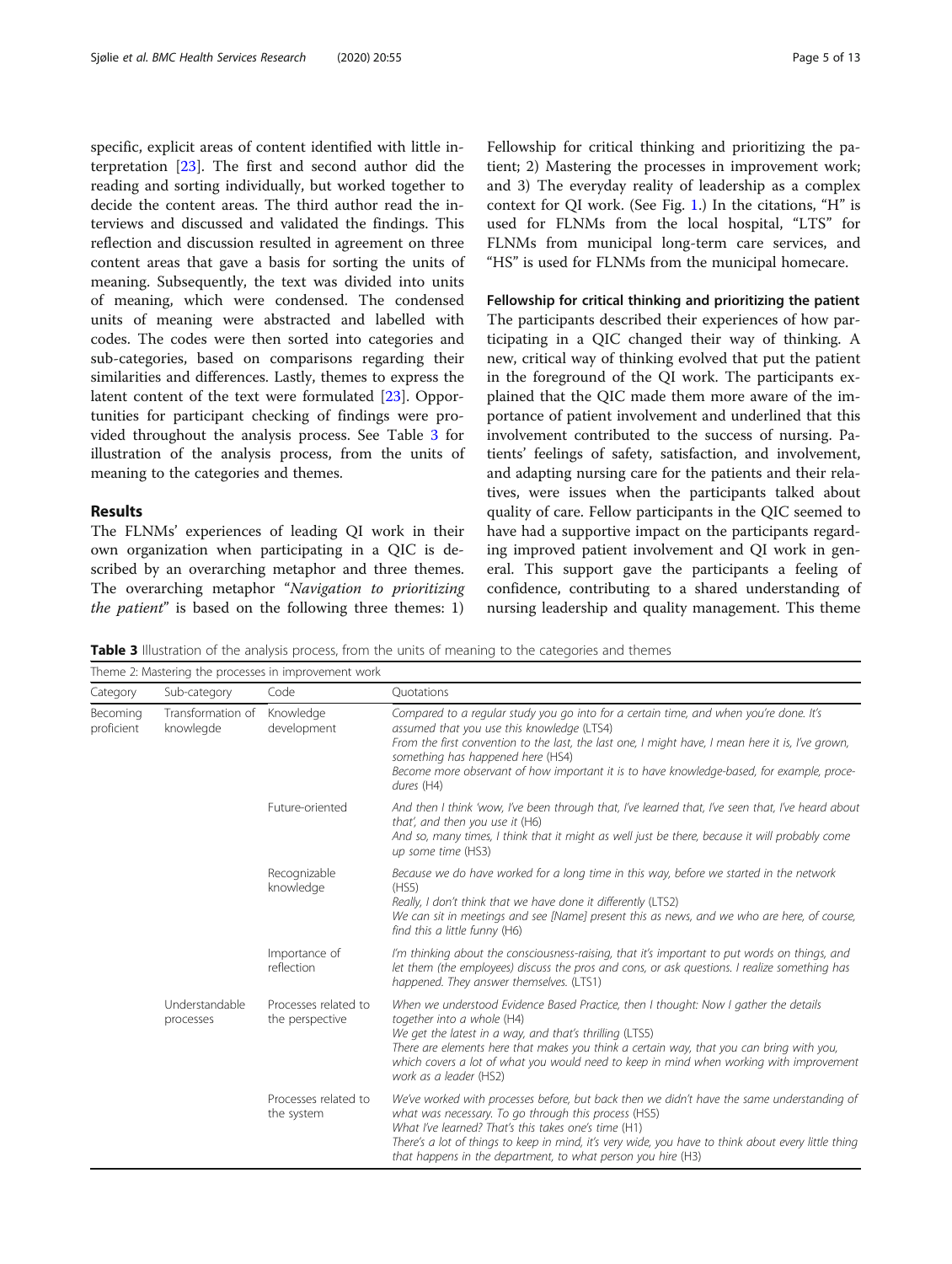<span id="page-5-0"></span>

|                                                                                                                                                          | Navigation to prioritizing the patient                     |                                                                            |                                                                     |  |  |  |
|----------------------------------------------------------------------------------------------------------------------------------------------------------|------------------------------------------------------------|----------------------------------------------------------------------------|---------------------------------------------------------------------|--|--|--|
|                                                                                                                                                          | Fellowship<br>for critical<br>thinking and<br>prioritizing | <b>Mastering</b><br>the processes<br>in qualitative<br>improvement<br>work | The everyday<br>reality of<br>leadership as<br>a complex<br>context |  |  |  |
|                                                                                                                                                          |                                                            |                                                                            |                                                                     |  |  |  |
| <b>Fig. 1</b> First line nurse managers' experiences of leading quality<br>improvement work when participating in a Quality<br>Improvement Collaborative |                                                            |                                                                            |                                                                     |  |  |  |

encompassed two categories: 1) an awareness of responsibility for patient safety; and 2) a supportive platform for development and security.

## An awareness of responsibility for patient safety

The participants described how, as leaders, they played a vigorous part in improving patient involvement. The data revealed that the participants were in no doubt about their responsibility for the quality of care in their own department. It seemed this awareness increased after joining the QIC:

"I feel therefore it is more responsibility, much more responsibility than … ., I'm more conscious about it now than before, that it is my responsibility to bring forward what is the best for the patient. That I think a lot about." (LTS4)

One of the participants expressed this responsibility, and not being sure whether their service was up to standard:

"I feel more pressured, or I don't feel certain that the care we provide is good enough, that it is evidencebased good enough, meaning that the patient gets the new and updated, and that the treatment is correct." (H4)

The participants described in different ways how patients should not only be safe, but also feel safe. Participation in the QIC clarified that a sense of safety was essential for the patients. They considered patient information to be vital, and how this information was presented was essential for the patient's sense of safety:

"That he [the patient] feels that we know what we are doing and that it is thought through." (H6)

When it came to communication with the patient, one of the participants told us about how the department had changed:

"Now we have assigned resource persons, we have informed and comforted them [patients] and … . Perhaps we would have gone straight ahead, if we did not have this [QIC]". (H6)

The leaders from the local hospital emphasized an increased awareness of the national campaigns as being vital for patient safety:

"I guess this is the new way we handled these campaigns. That if we had not joined this [QIC] we would have handled the patient safety campaigns differently." (H2)

Taking part in the QIC increased the leaders' awareness. It was not enough that the staff assured the procedures so that the patients were handled safely. The patients also had to be assured that the treatment was correct, according to the updated knowledge.

The participants clarified that patient involvement in QI work is essential to improving quality. They reminded us that:

"Only the wearer knows where the shoe pinches." (HS5).

They considered it essential to reveal this knowledge in the day-to-day work. One of the participants underlined this when describing the use of questionnaires for a patient survey:

"The only way to get feedback is to ask patients continuously: 'How do you feel about the service we are providing'?" (H6)

Participating in a QIC had given the participants several ways to involve patients and listen to their relatives.

## A supportive platform for development and security

The QIC was experienced to give the participants valuable support, as, for example, confidence in their own leadership and in their personal development in the leader role when planning QI work. One of the respondents explained that the QIC was her only meeting point related to this aspect of leadership, since other meetings focused on reporting and economic management. She described it as the only leadership support she had, and that it was so valuable she was willing to pay for it herself.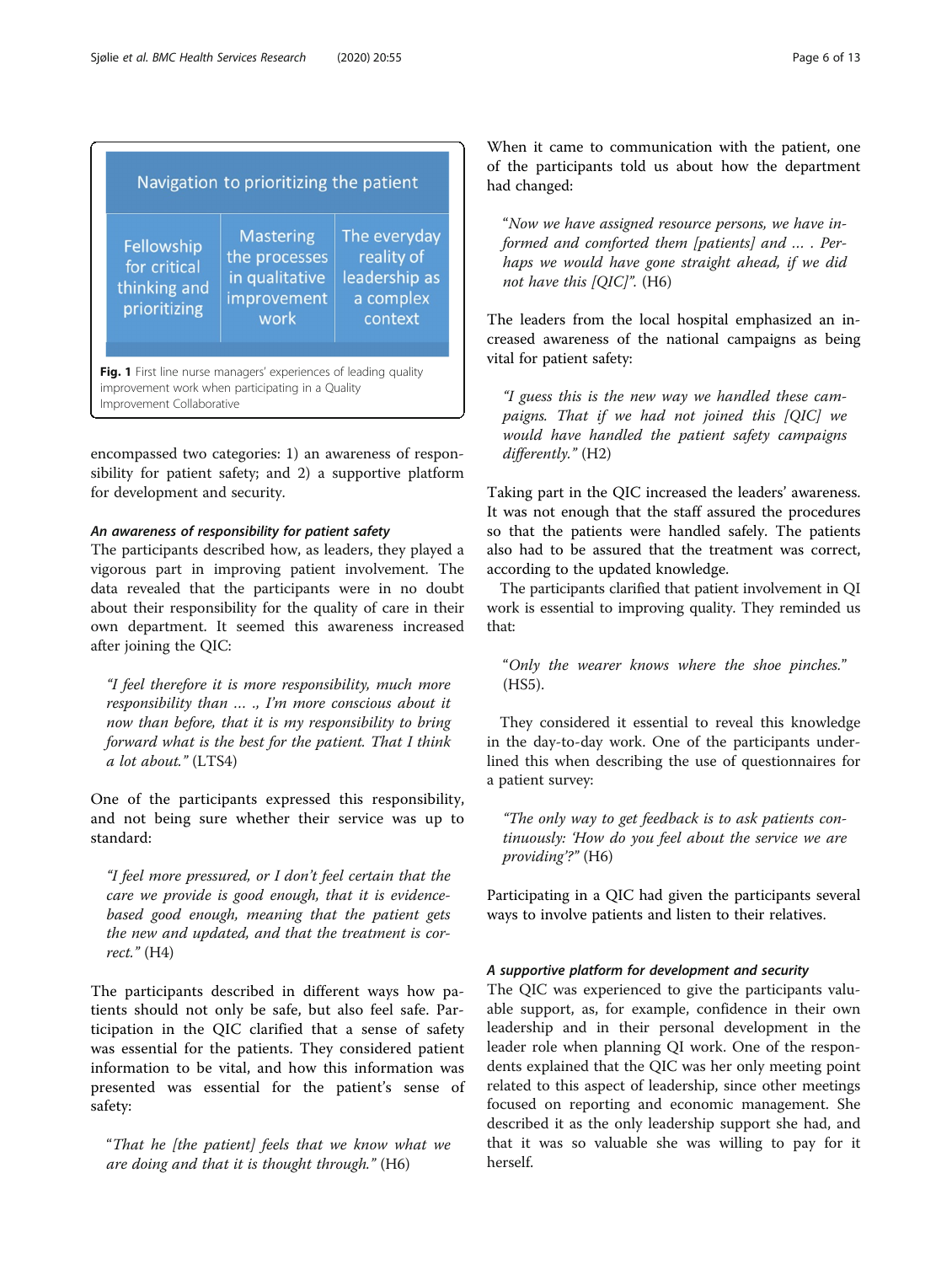"I'll have nothing if I lose this. If this is as much as I'll get during a year, well, then I'll pay for it myself. But that gives them such a bad conscience, that they pay for it anyway. And I mean that seriously. Because this is the only thing I have, I have nothing else." (H6)

Another pointed out there might not have been any awareness of the necessity of QI work if they had not participated in this QIC:

"If I had not been a part of this network, then I would have neither improvement work in mind, nor the idea about evidence-based practice. (H4)

Participation in the QIC gave the FLNMs confidence to perform QI work:

"Concerning the focus on the daily work, both small and large projects have been … . Surely, we still have acquired some changes, but I think we would not have been where we are today without … [QIC]. Neither me as a leader, nor the entire group of leaders. Both the theory about microsystems and … , or me as a person." (HS2)

"When we have been at the network meeting and come back, it is fresh in the head, and it is easier to work together with the colleagues who have been there." (LTS2) "I agree," one of the others in the same leader group added: "Exactly, it is important that we all have come this far, somehow we have been through the same." (LTS4)

The participants considered the shared understanding they achieved through the meetings to be valuable, since it was in accordance with their day-to-day challenges. This was of practical benefit in the day-to-day work and, over time, gave them the ability to see organizational challenges in a different light.

"I think it's more important that there is a kind of network that does something with both the theoretical part in leadership, but also something that makes me able to think about how I can connect this to where I am, I think, according to the things I'm doing. And I think that's good" (LTS1).

One of the participants said she was so convinced of the advantages of the QIC that she had nearly threatened one of her colleagues to join the meetings. She had said to her:

"If you want to join me in going forward you must follow along on what we're doing when it comes to improvement work, (and) the conceptions around it. … Like I said to her, you put aside a few days of your life in one year, so you're left with 360 days to operate, and then you can join me for four days as leader and learn about improvement work. And this is a deal she can live with, and that's good" (H6).

The participants pointed out their own personal development. One of them expressed it this way:

"And I think this is not just a network that entails improvement work … I mean, you learn about yourself, and stuff like that. You become aware of aspects of yourself that you can change … and I think that's good, too" (LTS4).

The participants had also become more aware of how their own personal capacity as a leader gave them a sense of security in their leadership role. They told us they were working determinedly on discovering their own personality, and now saw their own personal advantages and disadvantages in a better way. Moreover, the participants summarized that the QIC had given them a sense of confidence in their own decisions when they made changes in their own departments. One of them put it this way:

"I feel that by having gone along with this network, I mean, in the past, as a leader, if you wanted to make changes, you might have been less secure without being aware of it." (HS4)

### Mastering the processes in QI work

The methods and techniques for QI work that the leaders learned in the QIC gave them knowledge that could be applied to the QI work, and acknowledgment of how they directed the QI work in their own department. Overall, it gave them a sense of becoming proficient in the practical day-to-day QI work in the field of nursing. The participants said they took responsibility for patient safety and improved services. Nevertheless, they reflected that employees needed to become capable of performing QI work. This theme encompassed three categories: 1) developing a common language and expression of what to achieve in quality improvement work – giving strength; 2) becoming proficient; and 3) the importance of support and involvement when intermediating employees' responsibility for QI work.

## Developing a common language and expression of what to achieve in QI work – giving strength

Participants gained a mutual understanding of QI work, both among the participants in the QIC and their own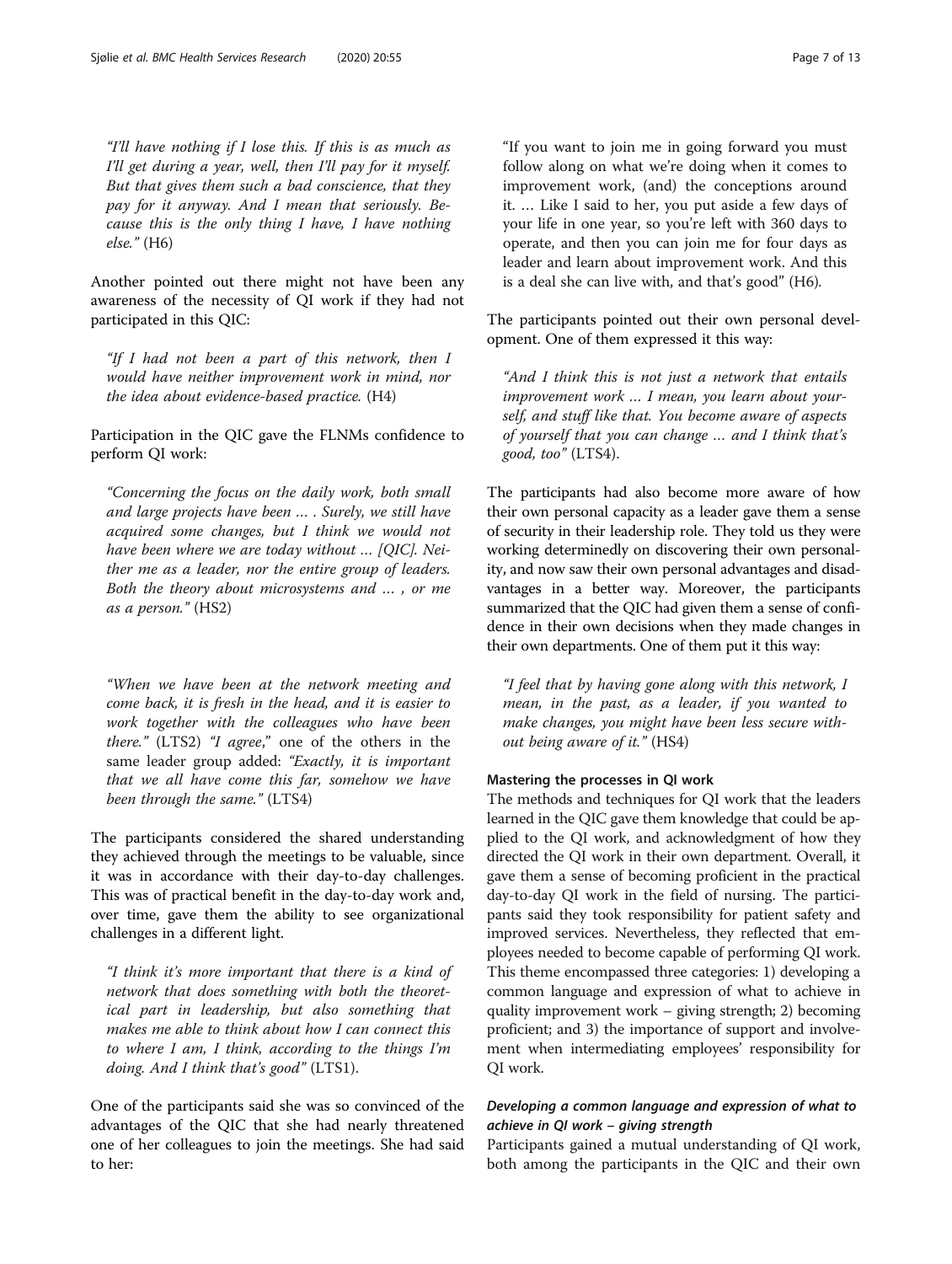local group of leaders. One participant told us she was amazed by the similarity of challenges across the healthcare systems. Another participant talked about her fellow members in the QIC and the mediation:

"And it's not like … ´I've accomplished this, but I'm not going to share it with anyone´ Because they share - it's part of the improvement work, you could say. It's like this: they share what they have accomplished, and they share what they have not accomplished." (LTS1)

Another participant put it this way when he talked about being motivated for QI work:

"You go there and you kind of get fired up, and then you come home, and you're still fired up and if you had never gone there, then you might not have become fired up." (H6)

At the same time, the participants considered it very important that the local group of leaders met together in the QIC.

"It's important that we have kind of come just as far, that we, as a leader group have heard and been through the same." (HS5)

"I feel that when we speak about things, among the three of us, I mean, that there is a sense of understanding, an insight, that these kinds of things take time – or that we do this this way, or some other way." (H3)

#### Becoming proficient

The QIC helped participants better understand and handle the requirements in the QI work processes. Participants expressed a lack of education regarding their own subject area, i.e., leadership and QI work. Nevertheless, compared to the QIC, they realized that regular education would not have prepared them sufficiently in how to use the knowledge in a practical way.

The QIC may thus have functioned as a better support for developing leadership in QI work. The knowledge the participants gained regarding new methods and techniques was experienced as future-oriented. They emphasized that they were pleasantly surprised by the effective output when they faced a challenge in their everyday work.

"And then I think 'wow, I've been through that, I've learned that, I've seen that, I've heard about that and then you use it." (H6)

Despite earlier QI work experience, the QIC participation seemed to have helped the leaders better understand and meet the requirements in the QI work processes.

"We've worked with processes before, but back then we didn't have the same understanding of what was necessary." (HS3)

Participation in the QIC gave them evidence-based knowledge and connected this knowledge to the day-today work. This gave them effective output and an overall picture of the QI work.

"We get the latest, in a way, and that's thrilling." (LTS5)

## The importance of support and involvement when intermediating employees' responsibility for QI work

Employees' sense of confidence and responsibility for QI work depended on guidance and attendance of QI work, as one of the participants explained:

"The starting point was that the patients were to have as good a health service as was possible through the people employed there." (HS3)

One of the participants emphasized that the leader's role was to give the employees the appropriate tools to perform this work in a safe atmosphere, and described how she put the employees in this position.

"I think it is my responsibility that I prepare for them [the employees], so that they will give the best nursing care." (H4)

She told us she considered herself a supervisor for the definite purpose of assuring the staff.

"I use the time I get with the staff to aim at or point out the importance of evidenced-based practice. So they feel safe when patients ask questions, and they can answer and be sure that what they say is correct, or that the information they give is up to date."(H4)

The participants expressed that the QIC had improved their opportunities to carry out QI work together with the staff.

## The everyday reality of leadership as a complex context for QI work

The participants described the context for QI work as days characterized by interruptions, and in contrast to the wishes expressed, the participants explained that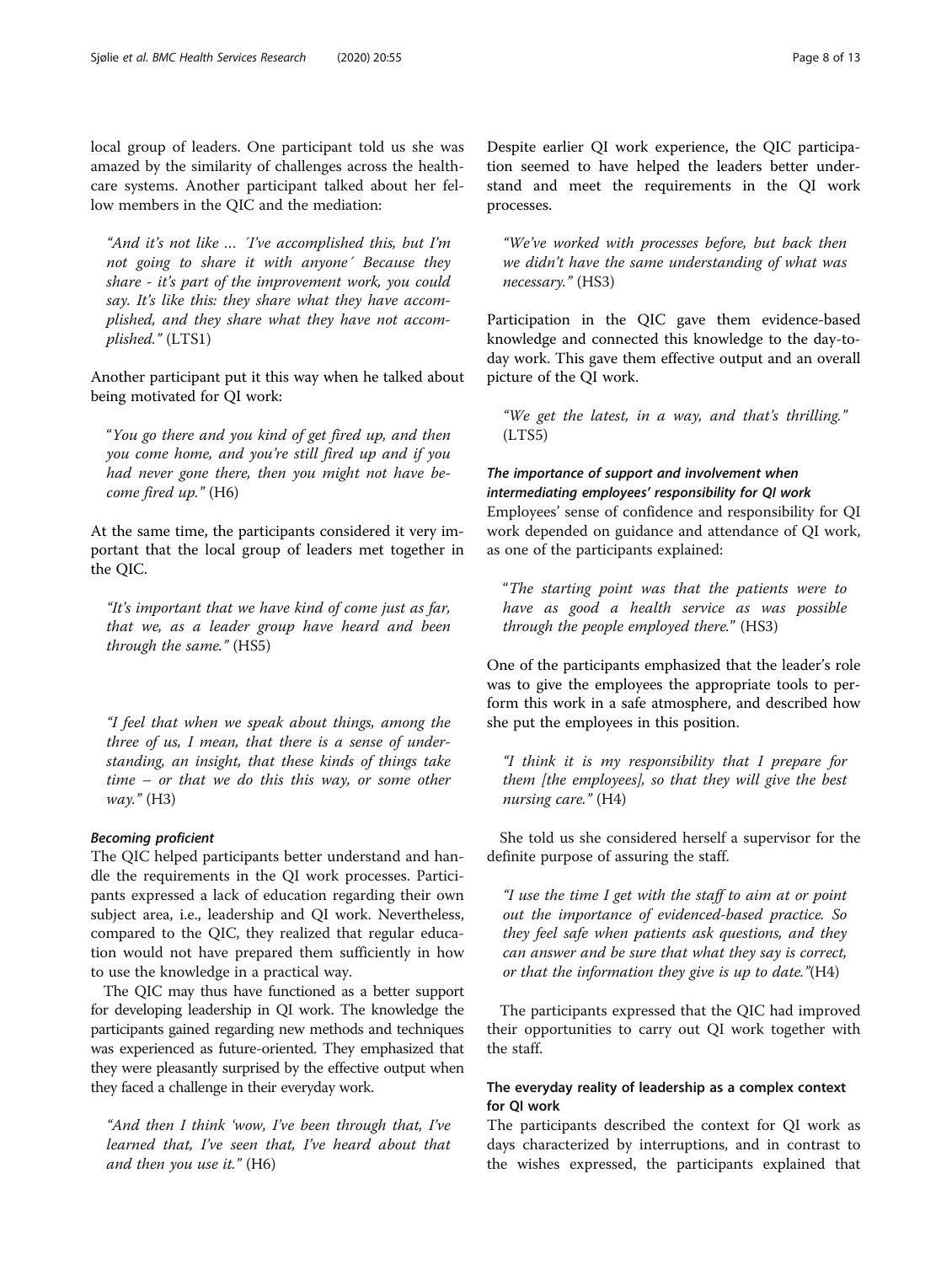they had to establish appropriate routines for QI work. The interruptions obstructed a comprehensive view of QI work, caused prioritizing dilemmas, and resulted in haste. This unavoidable everyday reality seemed to become a complex context in which it was challenging to undertake QI work. Despite this situation, the participants still drew attention to patients' needs and involvement. This theme encompassed two categories: 1) despite good intentions, obstructive situations influence the ability to carry out the QI work; and 2) haste overshadows thoughtful actions.

## Despite good intentions, obstructive situations influence the ability to carry out QI work

Obstructive situations influenced the participants' ability to realize the good intentions to stay focused on improvement efforts, because other tasks suddenly got in the way, and because dilemmas had to be prioritized since senior management gave the plans for QI work less priority than financial management.

"The good intentions we have are eaten away, because suddenly some mails tick in that should have been replied to yesterday, or last week, and suddenly you're sitting up late at night thinking about things that were promised, and 'oh, this isn't what I'm supposed to be doing'". (H6)

The participants compared their current QI work with their previous, more fragmented work when they had not seen the entire picture of the possibilities and connections of QI work. The participants expressed the development in the QI work as a better way of thinking about solving problems that included the patient in a more central way. One of the participants gave an example of how they systematically examined how to reduce the personnel rotation frequency for patients in homecare services:

"Speaking of this rotation scheme and keeping as few patients as possible per caregiver. That was the kind of goal we set for ourselves, to have an emphasis on the users." (HS3)

Another participant in the same group added:

"Yes, emphasis on the user all the way, and we've had that, we've had regular meetings on who should do what – this is thoroughly thought through, but it's probably as [name] says, hurry up slowly, find the best solutions." (HS5)

Nonetheless, one of the them still found it challenging to stay focused on QI work because of its complexity.

## Haste overshadows thoughtful action

The participants experienced both a lack of time for QI work and a lack of time generally when several problems needed to be solved. This led to hasty solutions that did not necessarily give permanent results. Nonetheless, the participants considered haste to be unavoidable. This occurred when the participants talked about acting too quickly when they encountered a challenge.

"Well, it is somehow easier said than done. Then it goes too quickly, because you think, oh, I need to do something." (H1)

Another participant put it this way:

"And so, I make a phone call to get it done, and then the next day you realize that this isn't working, so I make another phone call ... Still, it doesn't work ... How many phone calls should you make?" (H6)

The participants often used the word *firefighting* to describe being in a hurry, particularly for before they joined the QIC. When the researcher asked what the participants meant by firefighting, they answered that some problems needed to be solved immediately.

## **Discussion**

In this study, "Navigation to prioritizing the patient" emerged as an overarching metaphor to describes the FLNMs' experiences of leading QI work when participating in the QIC. Navigation deals with plotting, ascertaining, and directing the course of a ship. The FLNMs want to ensure their patients receive a safe voyage, where safety and involvement in medical treatment and nursing care are well taken care of by a competent crew. In the QIC, the FLNMs experienced a safe harbor with a port for uploading new supplies, sorting out ropes that spun during the crossing, and gathering together with other sailors to prepare the next sailing route. Findings indicated that a fellowship for critical thinking and prioritizing the patient was created in the QIC. The participating leaders experienced an awareness of responsibility for patient safety and a supportive platform for the leaders' own development and security. Metaphorically, FLNMs had good knowledge of the crossing, but realized that they regularly had to go back to the port to bunker, for both supplies and new knowledge about the constantly changing circumstances in the sailing route. Still, many obstructions made maneuvering the ship challenging. Our results indicated that mastering the processes in QI work was manifested by becoming proficient, developing a common language and expressions of what to achieve when intermediating to employees their responsibility for QI work. Contextual factors contributed to or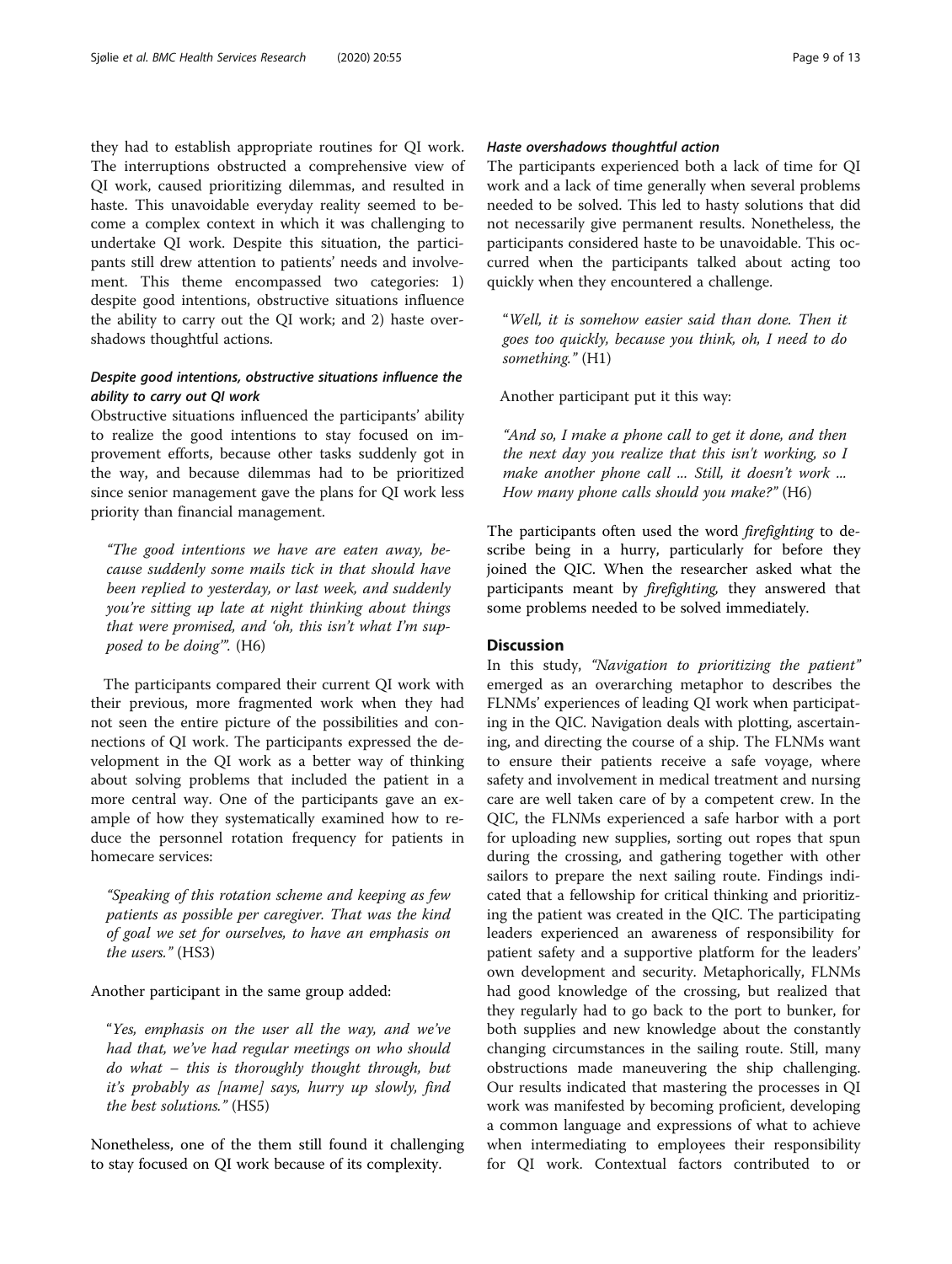became impediments to the QI work in the everyday reality of leadership, as a complex context for QI work where obstructive situations influence the ability to achieve good intentions, and haste overshadows thoughtful actions.

The participants described the QIC as a place to return to, almost physically. It was experienced as a safe place of fellowship, recognition, support, and confidence, like a safe harbor before crossing the ocean. The repetitive dockings seemed to have changed the participants' way of thinking, to a more critical way that brings forward the patient in QI work. The data confirmed that the participants experienced a change in their priorities towards a more patient-centered focus in QI work, with a caring leadership culture. These results adds to Bondas' [[16\]](#page-12-0) findings concerning the integration of both a caring leadership culture and management actions committed to the best patient care, in her investigation of the development of self-organizing ad hoc teams for innovative nursing care.

The results also add to the understanding of the QIC as a port of call, used for repair, uploading, cleaning, and painting the ship. The participants described how they mastered the QI work processes in the everyday reality of leadership as a complex context for QI work. Even when they were interrupted they drew attention to the patient. They had experienced being in a port, receiving personal and practical support, and then going back to sea to perform QI work in their own department, with the patient as the focus of their attention. This adds to the findings in a study that show the power of the reflective nursing and caring science based clinical supervision to enhance nursing care. It looks as though the supervision in the QIC may be compared to group supervision in a clinical environment [\[19](#page-12-0)].

Several studies have found the supportive elements of the supervision of nurses in administrative and leadership positions to be important for reflection upon their decisions [\[3](#page-11-0), [15,](#page-12-0) [16,](#page-12-0) [19\]](#page-12-0). The participants in this study expressed dependence on the QIC to manage the demands of the day-to-day work. This dependence can be explained by the supportive elements of collaboration between colleagues. These results add to Sirola-Karvinen and Hyrkäs's [[3\]](#page-11-0) findings concerning how the restorative function of clinical supervision promotes ways of setting boundaries and understanding leadership. Collegial collaboration seemed to help the participants in this study prioritize and, according to Sirola-Karvinen and Hyrkäs [[3\]](#page-11-0) study, increase in clarity, certainty, and consistency in leadership activities. In addition, it was likely that collegial collaboration as a supportive element helped the FLNMs in this study improve their ability to complete QI work, make decisions, and solve problems in their own department. Successful decision-making processes

ultimately improve service delivery and patient outcomes, depending on the existence of a supportive environment [[15](#page-12-0)].

The analysis suggests that joining the QIC may affect the FLNMs' development in QI work in a way that ensures the quality of care in their department. In contrast to the past, when they did not participate in the QIC, they now take personal responsibility to bring forward new knowledge about nursing care in the best interests of the patient. Many other studies confirm that nurse leaders feel concern - and consider themselves responsible - for the development of nursing care in their own unit  $\left[1, 17\right]$  $\left[1, 17\right]$  $\left[1, 17\right]$ . The development in this study was that awareness of personal responsibility seemed to be strengthened by knowledge of the importance of the patient's involvement in the development processes. The patient orientation within QI work has increased in recent years, and there is discussion of whether the change is due to patient pressure or decisions made by policymakers [[2\]](#page-11-0). This study indicates this might be related to a caring approach in QI work, likewise shown by Bondas [[16\]](#page-12-0). Despite the everyday reality of interruptions and haste, the FLNMs in this study drew attention to the patient. Studies show that when nurses are involved in QI work, this is most often because the work is aligned with what they perceive to be important [[22\]](#page-12-0). According to Bondas [[17\]](#page-12-0), the core performance of the nurse leader is to connect the main functions in the unit with the care of patients by directing nursing care and focusing on care outcomes.

The FLNMs in this study expressed how they gained inspiration for QI work, including the knowledge to fulfil the QI work processes' requirements. These statements may be related to the self-development of this QIC and the voluntary involvement, and the teaching in the general topics of improvement strategies. Several studies report that employees show restraint and consider the QI work to be useless if they feel forced to take part in it [\[2](#page-11-0), [4,](#page-11-0) [9](#page-12-0), [21](#page-12-0)]. Other studies confirm that positive relationships and aligning QI work with professional logic [\[22](#page-12-0)], in conjunction with work structures that empower employees [[13\]](#page-12-0), influence how employees engage in QI work. The supervision and learning methods inspired by Illeris' [[24\]](#page-12-0) perspective of transformative learning, which involves changes in the learners' perspectives as a result of critical reflection and open discourse, might have been an effective contribution to back up the leaders and give them a new understanding in practice. The fact that these FLNMs participated in creating the theoretical perspective for the QIC may have made them more interested and even compelled to undertake QI work.

A hierarchical and linear leadership style seems to no longer apply to the highly complex, interrelated, relationship-driven QI work [[4](#page-11-0)]. Davidson [[9](#page-12-0)] used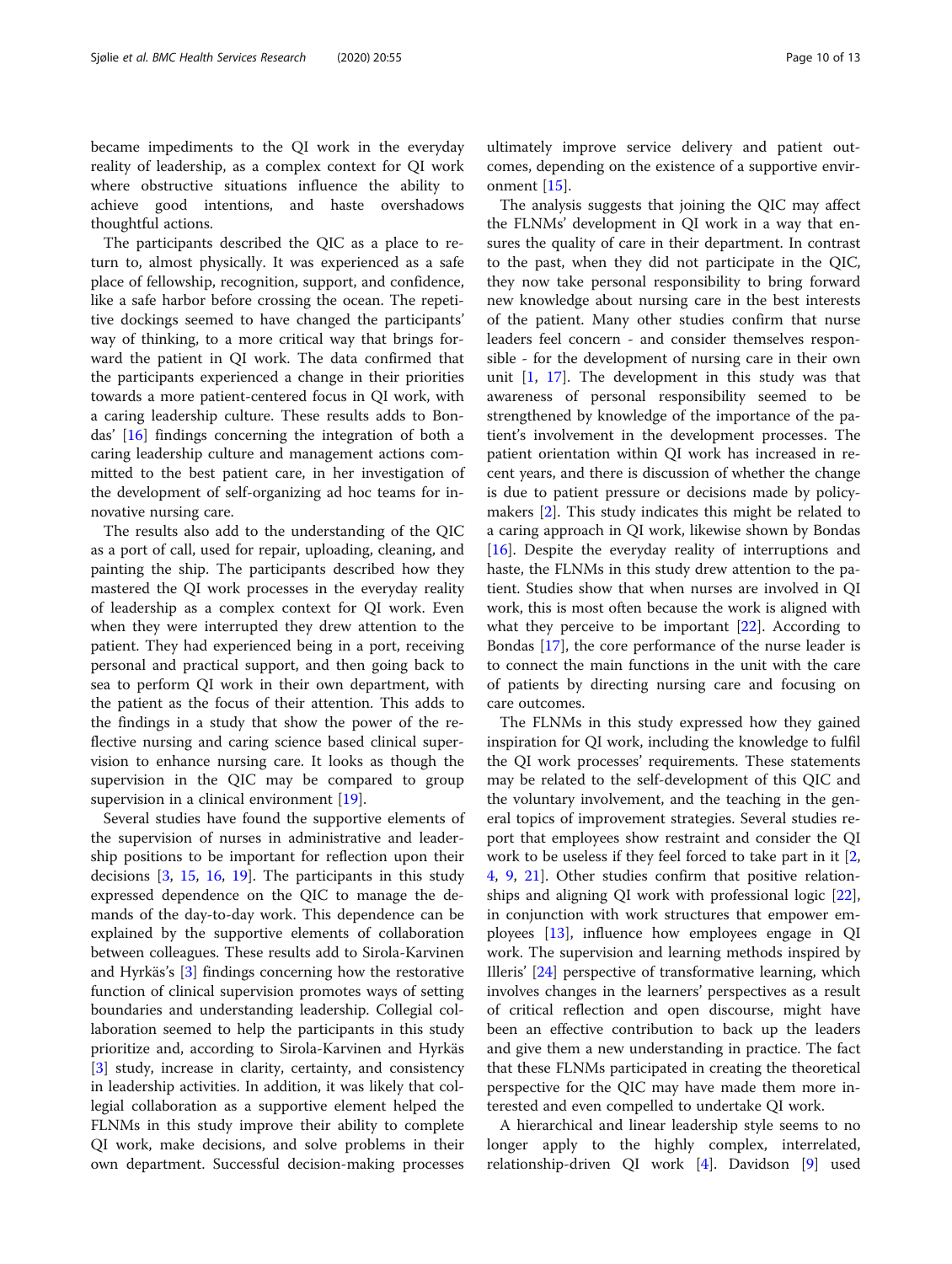complex responsive processes (CRPs) (what she called a lens) to understand contemporary healthcare leadership. The CRPs give us a description of organizations as processes of human interaction, which occurs here and now. Traditionally, we are accustomed to considering problem solving in a rational and causal way. CRPs provide a new starting point to solving a problem by focusing on living in the present. It allows us to conceptualize causality in a transformative way, where the future is under perpetual construction, rather than predetermined as in rational causality [[9\]](#page-12-0). According to Bondas [\[17](#page-12-0)], nurse managers seemed to have the will, but not always the knowledge, to mold a synthesis of nursing care knowledge in combination with leadership and management knowledge. The transformative perspective of causality in CRPs fit well with knowledge of nursing care in leadership and with Illeris` [\[24](#page-12-0)] perspective of transformative learning. The CRPs tell us that choices arise in present moment-to-moment interactions, and the future takes shape through interaction and mutual selection between persons in the living present [\[9](#page-12-0)]. In this study, the analysis suggests that the FLNMs solve problems by focusing on living in the present.

Participation in QIC may influence the clinical results of QI work, as shown by the FLNMs' descriptions of how they used the QIC to master the processes of QI work with the staff. The FLNMs emphasized that continuous improvement depends on how the staff are able to carry this out, and how, as leaders, the FLNMs can prepare the way for the staff. The perceived trust in employee competence has shown to be a prerequisite for creating constructive working relationships between managers and employees, and thus positive attitudes towards and involvement in QI work [[21](#page-12-0)]. The FLNMs in this study established security for the staff to providing good care. Studies confirm that the relationship between leadership, safety, and quality depends on a trusting relationship between nurse leaders and employees [[14\]](#page-12-0), and is an important driving force in the achievement of positive patient outcomes  $[1]$  $[1]$ . Bondas  $[17]$  $[17]$  found that the nurse leaders did not want their staff to regard them as controllers or experts who always knew better. In this study, the leaders considered themselves supervisors who involved and supported the employees. Gadolin and Andersson [\[21](#page-12-0)] found that professionalization and work structures may prevent employees from engaging in improvement work, and that reduced involvement in QI work induces resistance and dysfunctional behavior. The FLNMs in this study seemed to better understand that improved patient safety depends on the employees' competence and capability to adapt their working practices to a better way of working. How the leaders talked about their staff referred to the dignity aspect of the leaders caring for the employees, as an aspect of caritative leadership [\[18](#page-12-0)]. A central aspect of caritative leadership is the caritas motive of agape and unconditional human love and mercy when ministering to the patient [\[19](#page-12-0)]. The relationship between the leaders and their employees may be motivated by the same interest: ministering to the patient  $[18]$  $[18]$ . This caring culture of nursing leadership facilitates the best patient care by trusting the professional staff and their knowledge  $[16]$  $[16]$ . The finding in Gadolin and Andersson's [\[21](#page-12-0)] study was perhaps a result of caritative leadership, when they wrote that the way QI efforts are introduced, deployed, and rhetorically driven may affect employee attitudes and engagement. When ministering to patients based on QI efforts you do not need to speak rhetorically. Caritative leadership may, in this way, serve as the ethical conscience of the QI work and help the FLNM focus on the main objective of the unit: nursing care. By recognizing the uniqueness of the employees and their potential for QI work, the leader can enable the core practice at its best [[18\]](#page-12-0).

#### Limitations

Studying other QIC may have yielded different results. However, the choice of studying this self-developed and voluntary QIC, and the teaching in the general topics of improvement strategies based on transformative learning (as opposed to the classical approach of a QIC), have allowed us to see other perspective of QI work and other organized QIC. This may have influenced the results. The limitations of this study are inherent within the qualitative method  $[26]$  $[26]$ . Even though we could report FLNMs' own perspectives on how participating in the QIC contributed and gave meaning to QI work, the participation in focus groups may limit the credibility and transferability of the findings [\[28](#page-12-0)]. Observational studies or individual interviews might have revealed other perspectives [\[28](#page-12-0)]. The study's confirmability was strengthened by how we, as a team with different perspectives, representing two Nordic countries and various professional backgrounds, worked on the analysis. The study design did not allow us to identify specific QI work practices or elements of managerial responsibility in QI work that influence the clinical results. While this study contributes to a deeper understanding of FLNMs' experiences, a continuous effort is needed to refine studies of how FLNMs' participation in the QIC impacts QI work in practice.

#### Implications

The results of this study demonstrate that QIC might influence the clinical results of QI work by supporting the FLNMs in their desired goal of improving patient outcomes. This study provides new knowledge about how a QIC can make frames for the FLNMs to handle the complex context for QI work, based on a fellowship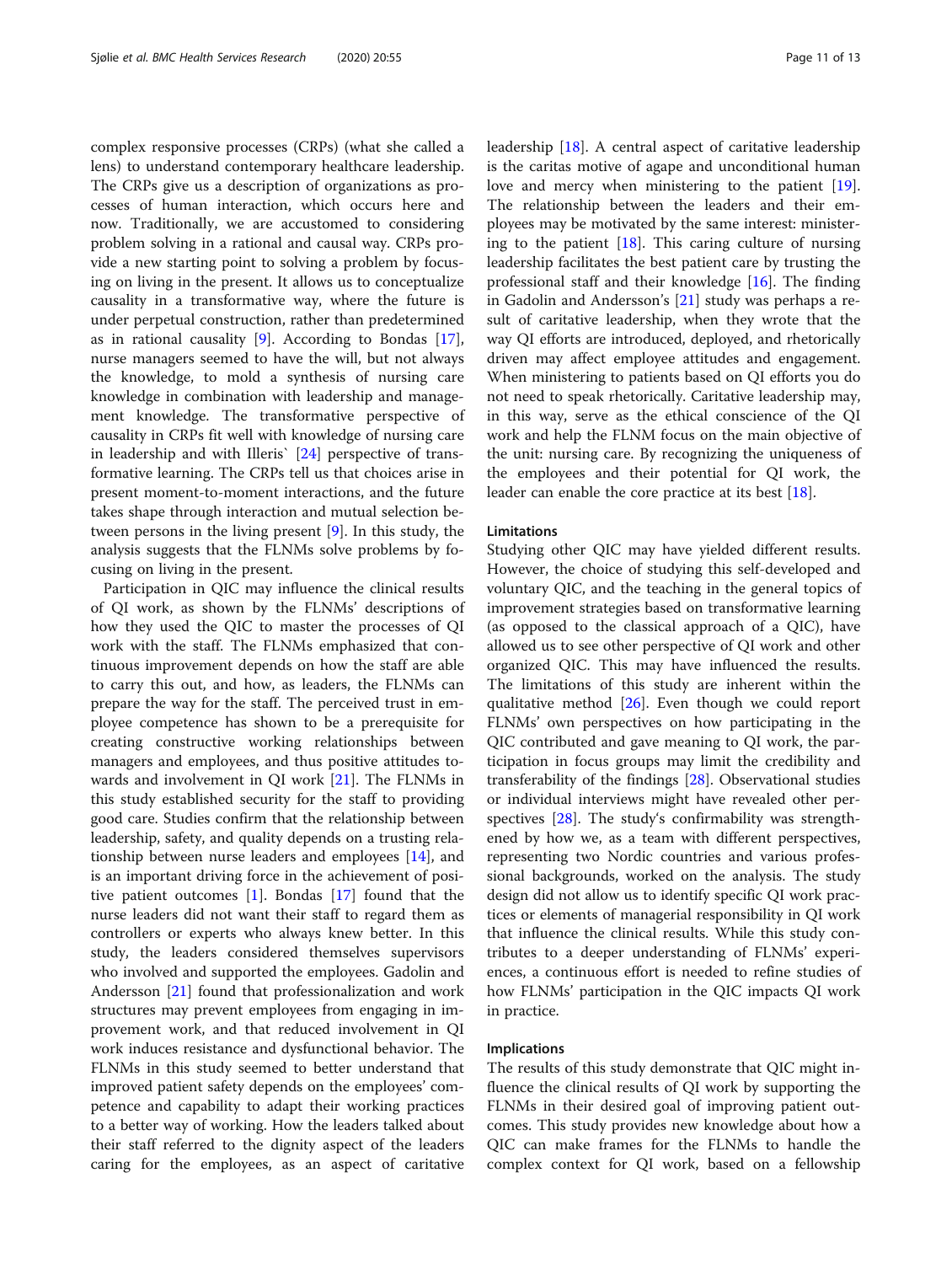<span id="page-11-0"></span>facilitating critical thinking to prioritize the patient and securing improvement processes. Supportive elements in the fellowship may promote a way of setting boundaries and understanding leadership requirements in QI work. Collegial collaboration in a QIC seemed help the participants in this study improve their ability to complete QI work, make decisions, and solve problems in their own department. In the same way that Bondas showed QI work supporting development teams required integration of both a caring leadership culture and caring actions through humane and humble leadership, the participants in this study favored the employee's involvement in the QI work. Furthermore, they drew attention to the importance of patient involvement and underlined that this involvement contributed to the success of the improvement interventions.

## Conclusion

A QIC encompassing knowledge transfer and reflection may create an important fellowship for health care leaders to do quality improvement work in their own organization. It is crucial to invite all leaders from an organization to share the experience and continue their collaboration together with their staff in their own organization. Continuity over time, following elements of the QI work at joint meetings, involvement by users, and self-development of and voluntary involvement in the QIC seem to be important for knowledge development in QI. The supportive elements of the QIC fellowship were crucial to critical thinking and to the FLNMs' own development and security in mastering the QI work processes. In this way they preferred to prioritize the patients in QI work, despite haste and obstructive situations in an everyday context.

#### Supplementary information

Supplementary information accompanies this paper at [https://doi.org/10.](https://doi.org/10.1186/s12913-020-4918-z) [1186/s12913-020-4918-z](https://doi.org/10.1186/s12913-020-4918-z).

Additional file 1. Interview guide

#### Abbreviations

CRP: Complex responsive processes; FLNM: First-line nurse manager; H: FLNM from the local hospital; HS: FLNM from the municipal homecare services; LTS: FLNM from the municipal long-term care services; QI: Quality improvement; QIC: Quality improvement collaborative

#### Acknowledgements

We thank the participants and the QIC for the opportunity to complete this study and for their engagement in the process.

#### Authors' contributions

BMS and TAH designed the study, developed the interview guide, and conducted the focus group interviews. BMS analyzed the data, developed the thematic structure, and drafted the manuscript with important contributions from all authors. TB read the interviews and discussed and validated the findings. All authors discussed and accepted the analysis and the final draft of the manuscript. All authors read and approved the final manuscript.

#### Funding

Not applicable.

#### Availability of data and materials

The interview guide is available in Additional file 1. The datasets analyzed during the current study are available from the corresponding author on reasonable request.

#### Ethics approval and consent to participate

Patient information was not part of this study. Ethics approval was not obtained, since Norwegian regulations demand this when personal information is gathered directly or indirectly. The research did not involve any directly or indirectly identifying information about the participants. The study was submitted to the informal notification test provided by the Norwegian Data Protection Official for Research [[30\]](#page-12-0), and was found not to be subject to notification. This study was a part of the Center for Development of Institutional and Home Care Services Nordland, project 13,211,141, and was supported by the Nordland County Council, project 18– 15-0041. The following ethical guidelines were used (31): 1) Participants were informed orally and in writing about the purpose of the research and their rights to make independent decisions without negative consequences, including withdrawing at any phase of the research. 2) Participants were not pushed to give information. 3) Participants gave written informed consent to participating. 4) Ethical challenges related to conducting focus group interviews [\[29](#page-12-0)] when the researchers and participants know each other were considered and found not to be problematic by the participants, as the group stated a high degree of confidence during the interviews.

#### Consent for publication

All the participants gave their consent (signed form) to use their deidentified quotes from their interviews to be published in this manuscript.

#### Competing interests

The authors declare they have no competing interests.

#### Author details

<sup>1</sup>Nord University, Faculty of Nursing and Health Sciences, Storgata 105, N-8370 Leknes, Norway. <sup>2</sup>University of Stavanger, Faculty of Health Sciences, P.O. Box 8600, Forus, N-4036 Stavanger, Norway.

#### Received: 11 November 2019 Accepted: 17 January 2020 Published online: 22 January 2020

#### References

- 1. Verschueren M, Kips J, Euwema M. A review on leadership of head nurses and patient safety and quality of care. Adv Health Care Manage. 2013;14:3– 34.
- 2. Elg M, Stenberg J, Kammerlind P, Tullberg S, Olsson J. Swedish healthcare management practices and quality improvement work - development trends. Int J Health Care Quality Assur. 2011;24(2):101–23.
- 3. Sirola-Karvinen P, Hyrkäs K. Clinical supervision for nurses in administrative and leadership positions: a systematic literature review of the studies focusing on administrative clinical supervision. J Nurs Manag. 2006;14(8): 601–9.
- 4. McKimm J, Till A. Clinical leadership effectiveness, change and complexity. Br J Hosp Med. 2015;76(4):239–43.
- 5. Øvretveit J, Dolan-Branton L, Marx M, Reid A, Reid J, Agins B, et al. Adapting improvements to context:: when, why and how? Int J Qual Health Care. 2018;30(Suppl 1):20–3.
- 6. Berwick DM. Preparing nurses for participation in and leadership of continual improvement. J Nurs Educ. 2011;50(6):322–7.
- 7. Belrhiti Z, Giralt AN, Marchal B. Complex Leadership in Healthcare: A Scoping Review. (Scoping Review). Int J Health Policy Manag. 2018;7(12): 1073.
- 8. Cummings GG, Tate K, Lee S, Wong CA, Paananen T, Micaroni SPM, et al. Leadership styles and outcome patterns for the nursing workforce and work environment: a systematic review. Int J Nurs Stud. 2018;85:19–60.